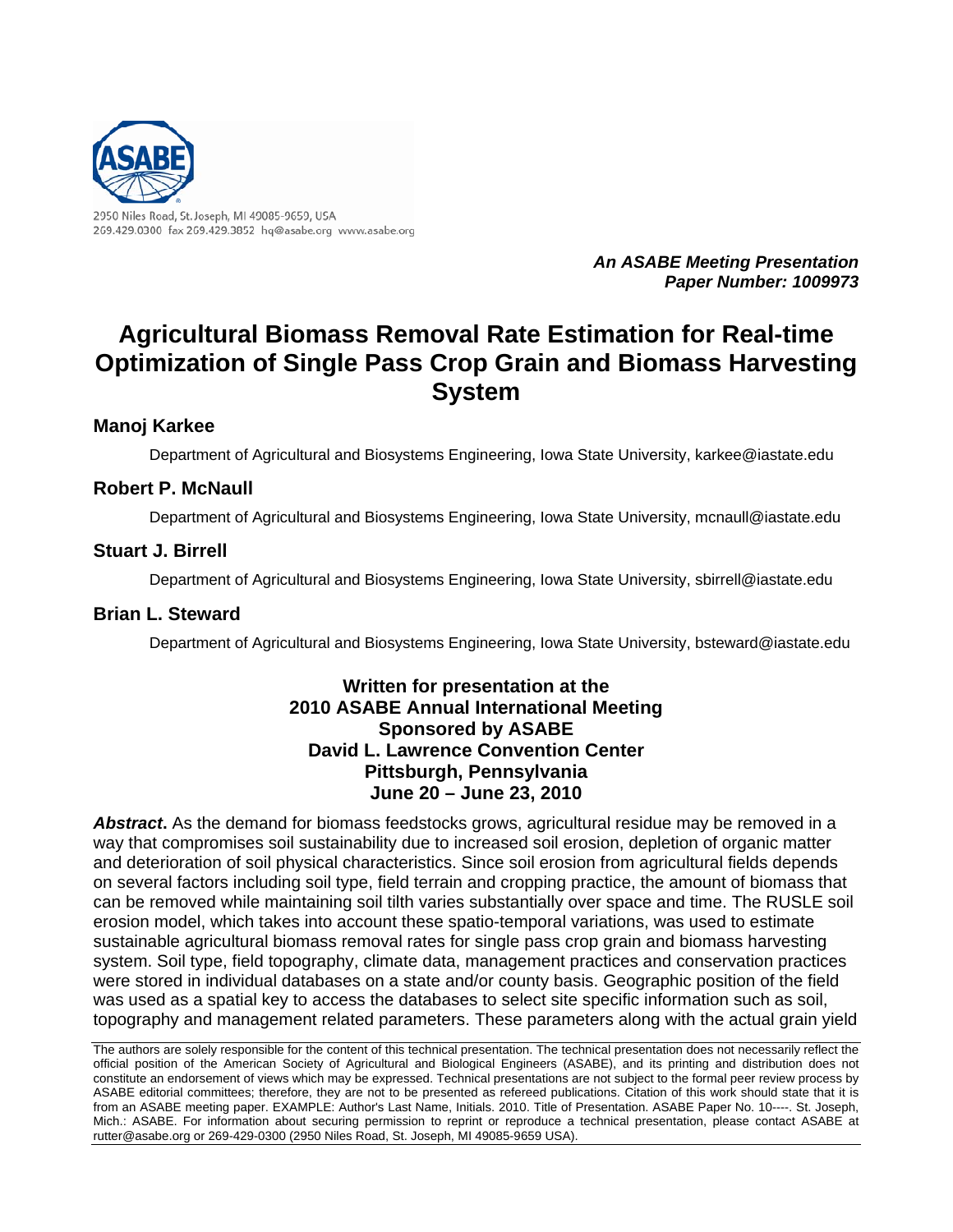were provided as the inputs to the RUSLE model to calculate the yearly soil loss per unit area of the field. An iterative technique was then used to determine the site-specific biomass removal rate that keeps the soil loss below the soil loss threshold (T) of the field. The sustainable removal rate varied substantially with field terrain, crop management practices and soil type. At a location in a field in Winnebago county, lowa with ~1% slope steepness and conventional tillage practice, up to 98% of 11 Mg/ha total corn stover was available for collection with negligible soil loss. The study, however, has considered only the soil erosion tolerance level and has neglected the potential effects in organic matter content and other biophysical properties of the soil due to excessive biomass removal. There was no biomass available to remove with conventional tillage practice in steep slopes such as a location in Crawford County, Iowa field with a 12.6% slope. If no-till crop practices were adopted, up to 70% of available biomass could be collected at the same location with 12.6% slope. In case of soybean-corn rotation with no-till practices, about 98% biomass was available for removal at the locations in Winnebago field with low slope steepness, whereas 77% biomass was available at a location in the Crawford field with 7.5% slope steepness. Sustainable removal rates varied substantial over an agricultural field, which showed the importance of site specific removal rate estimation. These sustainable removal rates will be provided as recommended rates for the producers to use during a single pass crop grain and biomass harvesting operation. This type of sitespecific biomass removal rate estimation is necessary to achieve field level sustainability in agricultural biomass production and collection systems.

**Keywords.** corn stover, biomass feedstocks, biomass harvesting, variable rate removal, sustainable agricultural production, rainfall erosion, soil loss

The authors are solely responsible for the content of this technical presentation. The technical presentation does not necessarily reflect the official position of the American Society of Agricultural and Biological Engineers (ASABE), and its printing and distribution does not constitute an endorsement of views which may be expressed. Technical presentations are not subject to the formal peer review process by ASABE editorial committees; therefore, they are not to be presented as refereed publications. Citation of this work should state that it is from an ASABE meeting paper. EXAMPLE: Author's Last Name, Initials. 2010. Title of Presentation. ASABE Paper No. 10----. St. Joseph, Mich.: ASABE. For information about securing permission to reprint or reproduce a technical presentation, please contact ASABE at rutter@asabe.org or 269-429-0300 (2950 Niles Road, St. Joseph, MI 49085-9659 USA).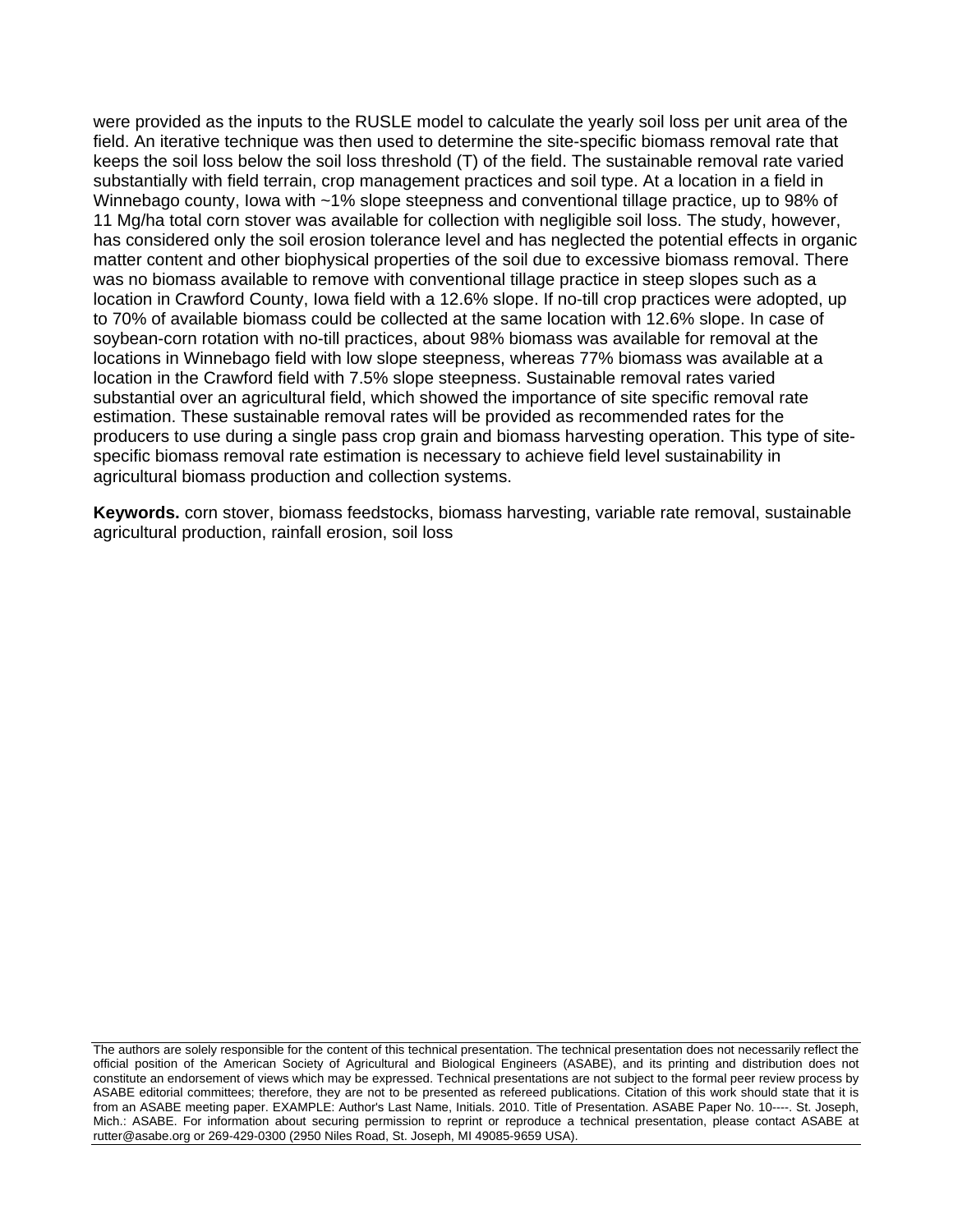## 1 **Introduction**

2 One of the most critical challenges the world is facing today is the increasing demand for 3 energy. To minimize the adverse effects on environment and the dependence on non-4 renewable fossil fuels, renewable energy sources must be explored and expanded in every 5 possible dimension (Glassner et al., 1999). Because the use of grain to produce ethanol will 6 likely increases the food prices, there is a rapidly increasing interest in using biomass for bio-7 fuel generation. Studies have shown the potential and importance of using cellulosic biomass 8 for bio-fuel and other bioenergy generation. University researchers and private companies are 9 developing and improving technologies and infrastructure for the fuel production from cellulosic 10 biomass (Hettenhaus et al. 2000). The US Department of Energy (USDOE, 2007) has set a 11 30\*30 goal which aims to replace 30% of fossil fuel with bio-fuel by the year 2030. One billion 12 dry ton of biomass feedstock is necessary to meet this goal, which will not be possible without 13 extensive use of various types of cellulosic biomass (Perlac et al., 2005). In recent years, the 14 use of energy crops, forest biomass and agricultural residue have been widely studied as viable 15 sources of cellulosic biomass (Wilhelm et al., 2004; Andrews, 2006). Among these sources, 16 agricultural residues, particularly corn stover, has been the primary focus because of its instant 17 availability in huge quantities and relatively low cost (DePardo, 2000; Allmaras et al., 2000; 18 Wilhelm, 2004; Blanco-Canqui, 2010). Consequently, agricultural biomass such as corn stover 19 has been and will be collected at a steadily increasing rate to meet the increasing demand of 20 biomass feedstocks in short to medium term.

21 Although agricultural biomass is a renewable energy source with great potential, it also 22 presents sustainability challenges due to its interdependence with the soil and environment. 23 Various studies have shown that excessive removal of agricultural biomass from the fields will 24 have adverse effects on soil quality and environment. Soil structure, soil organic matter (SOM) 25 content, soil organic carbon (SOC) sequestration, nutrient cycling, soil biodiversity and crop 26 production can be affected if crop biomass is removed without considering the sustainability 27 issues (Karlen et al., 1994; Andrews, 2006; Blanco-Canqui, 2010). Lindstrom (1986) found that 28 increased corn stover removal at both reduced tillage and no tillage planting system will 29 increase the water runoff and soil erosion, which may cause the nutrient removal to exceed the 30 nutrients available from the standard fertilization practices. Studies such as Wilhelm et al. 31 (2007) and Blanco-Conqui et al. (2009) have shown that SOM will decrease with increased corn 32 stover removal. Karlen et al. (1994) found that a continuous removal of crop residue over a 33 decade will cause reduced soil carbon, microbial and fungal activities and earthworm 34 populations, which will lead to poor agricultural soil function. According to Hargrove (1991), 35 surface biomass residue provides positive impacts on soil quality, which will lead to increased 36 yields. However, other studies showed an improved crop yield when residue was removed 37 (Swan et al., 1987). These conflicting results suggest that the effect of biomass removal on yield 38 may not be substantial in short term. However, the yield is very likely to decrease in the long run 39 with continuous biomass removal due to increased erosion, reduced SOM and nutrients and 40 lowered biodiversity (Andrews, 2006). Therefore, it is necessary to be careful in removing 41 agricultural residue so that degradation of soil and environment is prevented and agricultural 42 production can be sustained.

43 To ensure the sustainability of agricultural production systems, only a certain proportion 44 of biomass can be removed from agricultural fields. The actual removable amount depends on 45 various parameters related to the agricultural field, cropping systems and environment. The 46 effect of residue removal from agricultural fields will be more adverse in conventional tillage 47 systems, which suggest a strong interaction between the tillage and the amount of biomass that 48 can be removed safely (Benoit and Lindstorm, 1987; Linden et al., 2000; Wilson et al., 2004).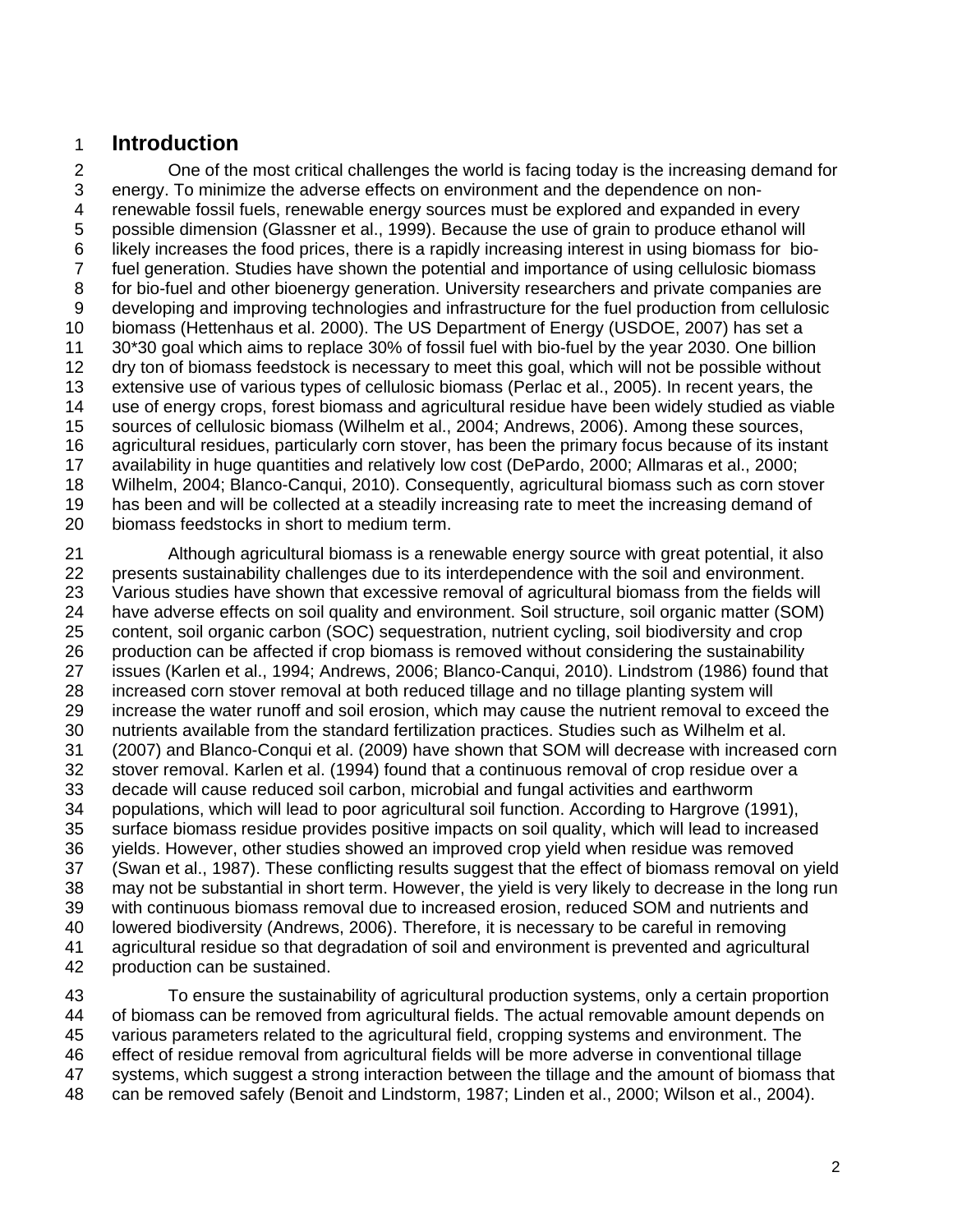49 Sustainable biomass removal rate also depends on soil type and condition (Benoit and 50 Lindstorm, 1987) and crop type and crop rotation (Reicosky, 1995; Dick, 1998). Climate is 51 another factor influencing the available biomass for sustainable removal (Wilhelm, 2004). Potter 52 et al. (1998) compared the effects on soil quality due to biomass removal in various climatic 53 conditions and found that climatic conditions interact strongly with the biomass removal rate. 54 Field topography will be another important factor as the level of soil erosion depends heavily on 55 the slope and slope length. Andrews (2006) recommended the use of tools such as revised 56 universal soil loss equation (RUSLE), wind erosion equation (WEQ), or the soil conditioning 57 index to estimate sustainable crop residue removal rate, which take into account the factors 58 such as soil type, terrain, management practices and yield in determining the sustainable 59 removal rate.

60 Some researchers have estimated the sustainable agricultural biomass removal rates for 61 different types of crops in various US states. Nelson (2002) used tolerable soil loss due to 62 water/rain and wind erosion to calculate the recommended corn stover and wheat straw removal 63 rates for 37 US states. Nelson et al. (2004) performed similar studies for corn and wheat straw 64 in 10 largest corn producing states in mid-western USA. RUSLE was used as the water erosion 65 model. In these studies, county level average removal rates were determined and a 20% 66 general biomass removal rate was recommended. McAloon et al., (2000) suggested an average 67 corn stover removal rate of 30% and Hettenhaus et al. (2000) suggested an average rate of 68 50% - 60% for the sustainable agricultural production in the corn-belt. Sheehan et al. (2004) 69 applied the methodology of Nelson (2002) in 99 counties of the state of Iowa and suggested that 70 about 40% of the residue can be collected from Iowa corn fields under reduced/mulch tillage 71 while keeping the soil erosion at or below tolerable level. The sustainable removal rate 72 increased to 70% for no-till condition. However, the study was making an assumption that all 73 farmers will implement continuous corn rotation, which is not common in Iowa. Johnson et al. 74 (2006) estimated that 50-60% of biomass can be removed from corn fields assuming that 75 reduced tillage is used.

76 These studies suggest that there exists a substantial proportion of agricultural biomass 77 such as corn stover and wheat straw that can be removed while keeping soil erosion and soil 78 organic matter loss within tolerable limits. General guidelines for agricultural biomass removal 79 practices can be formulated based on these studies. However, none of these studies 80 incorporated the in-field variability into recommended biomass removal rates. The removable 81 amount varies from 0% to 100% over the space and time within a field depending on various 82 parameters such as soil type, crop management practices, topography, climate and yield 83 (Nelson et al., 2004; Newman, 2010) and county level average removal rates estimated by this 84 literature may not be useful for within field optimization of biomass collection rates. It is 85 necessary to develop site-specific harvest guidelines that can adapt to the changing parameters 86 within a field during harvesting operation so that a sustainable use of agricultural biomass can 87 be ensured (Wilhelm, 2004; Andrews, 2006). The objective of this study was to develop a 88 decision method to vary the percentage of stover material collected in a field by a single pass 89 harvesting system based on site-specific parameters such as management practice, field 90 topography, soil type, conservation practice, crop yield and climate.

## 91 **Methods**

92 Water/rain- and wind-induced soil erosion can deteriorate the soil tilth and hamper 93 sustainable agricultural production. The extent of both types of soil erosion depends on various 94 factors including soil type and condition, field operations, crop management practices, field 95 topography, climate and extent of field cover by agricultural residue (Nelson, 2002). For a given 96 location with all other variables being fixed, the extent of soil loss can be guided primarily by the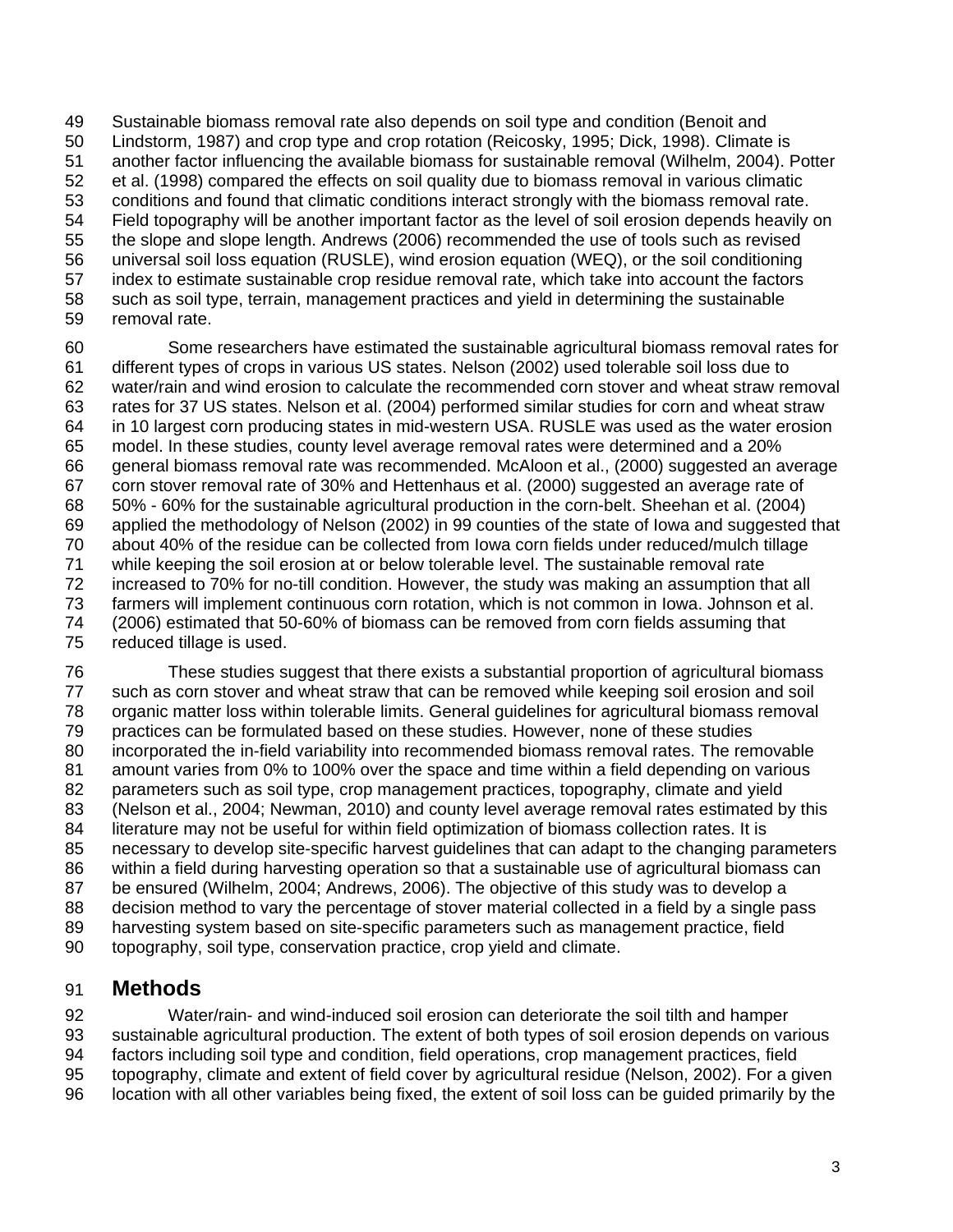97 amount of agricultural biomass left on the field. Based on the rate and role of top soil formation,

98 USDA-NRCS has recommended a tolerable soil loss threshold (T) across the United States.

99 This threshold can be viewed as the tolerable soil loss for the sustainable agricultural production 100 (Nelson, 2002). If a field experiences soil erosion above this threshold, overall soil quality will

- 101 decline over the years and agricultural production will not be sustainable. A methodology
- 102 developed to estimate the site specific sustainable biomass removal rate will be described in
- 103 this section. This methodology considered only the soil erosion andnot the other factors such as
- 104 SOM and soil bio-physical characteristics in assessing sustainable biomass removal rate. Soil
- 105 erosion due to wind was also neglected in this study. The RUSLE erosion model was used to
- 106 estimate the biomass removal rate so that the soil erosion from agricultural fields does not
- 107 exceed the soil loss threshold. Biomass removal rates estimated based on the water/rain
- 108 erosion tolerance will be reasonable in the fields of Iowa where wind erosion is not substantial. 109 However, the removal rates have to be treated carefully in relatively flat fields where SOM loss
- 110 due to biomass removal may be a concern even though the soil loss is negligible.

## 111 *RUSLE 2 Water/Rain-induced Soil Erosion Model*

112 Water/rain-induced erosion moves the soil particles along the down slope of the field and 113 deposits the mass on another portion of the field, deposits it entirely on another field or transfers 114 it to waterways like streams and rivers. RUSLE (Revised Universal Soil Loss Equation) is a 115 semi-emperical water/rain-induced soil loss prediction model developed based on universal soil 116 loss equation (USLE). RUSLE is a widely used soil loss model in conservation practices. USDA 117 Natural Resource Conservation Service (NRCS) uses RUSLE to review conservation 118 compliance of various agricultural and conservation programs (USDA-NRCS, 2010). NRCS also 119 suggests the use of RUSLE to estimate the sustainable biomass removal rate from agricultural 120 fields.

- 121 The basic RUSLE and USLE model is represented by
- 122  $A = r^*k^*l^*S^*c^*p$  (1)

123 where,  $A =$  average annual soil loss,  $r =$  erosivity factor,  $k =$  soil erodibility factor,  $l =$  soil 124 slope length factor,  $S =$  slope steepness factor,  $c =$  cover-management factor, and  $p =$ 125 supporting practices factor.

126 RUSLE differs from USLE in the way different model parameters (factors) are calculated. 127 Based on the RUSLE model, the USDA-Agricultural Research Service (ARS), in collaboration 128 with the University of Tennessee, has developed and maintained a water/rain-induced soil 129 erosion prediction software called RUSLE 2. The RUSLE2 software, which was an improved 130 version of RUSLE software, provides a friendly graphical user interface for providing inputs and 131 getting outputs from the model (Table 1). To simplify the usage of the model, the software takes 132 parameters such as soil type and climatic zone and performs calculations internally to get model 133 parameters such as erosivity and cover-management factors. The model software requires 134 surface cover data every 15 days to calculate cover-management factor. RUSLE 2 team has 135 also developed and distributed a collection of dynamically linked RUSLE2 libraries called 136 RomeDLL. RomeDLL was incorporated into an application in this study to estimate the site-137 specific sustainable biomass removal rates.

## 138 *Parameter Estimation*

139 Input parameters required to run the erosion model were acquired using public domain 140 data. Management practices were based on common practices of Iowa farmers and 141 implemented with RUSLE2 using operations defined in the crop management database. 142 Conventional and no-till crop management practices were used (Table 2). Field operations for 143 these management practices were defined based on the recommendations of Nelson (2002),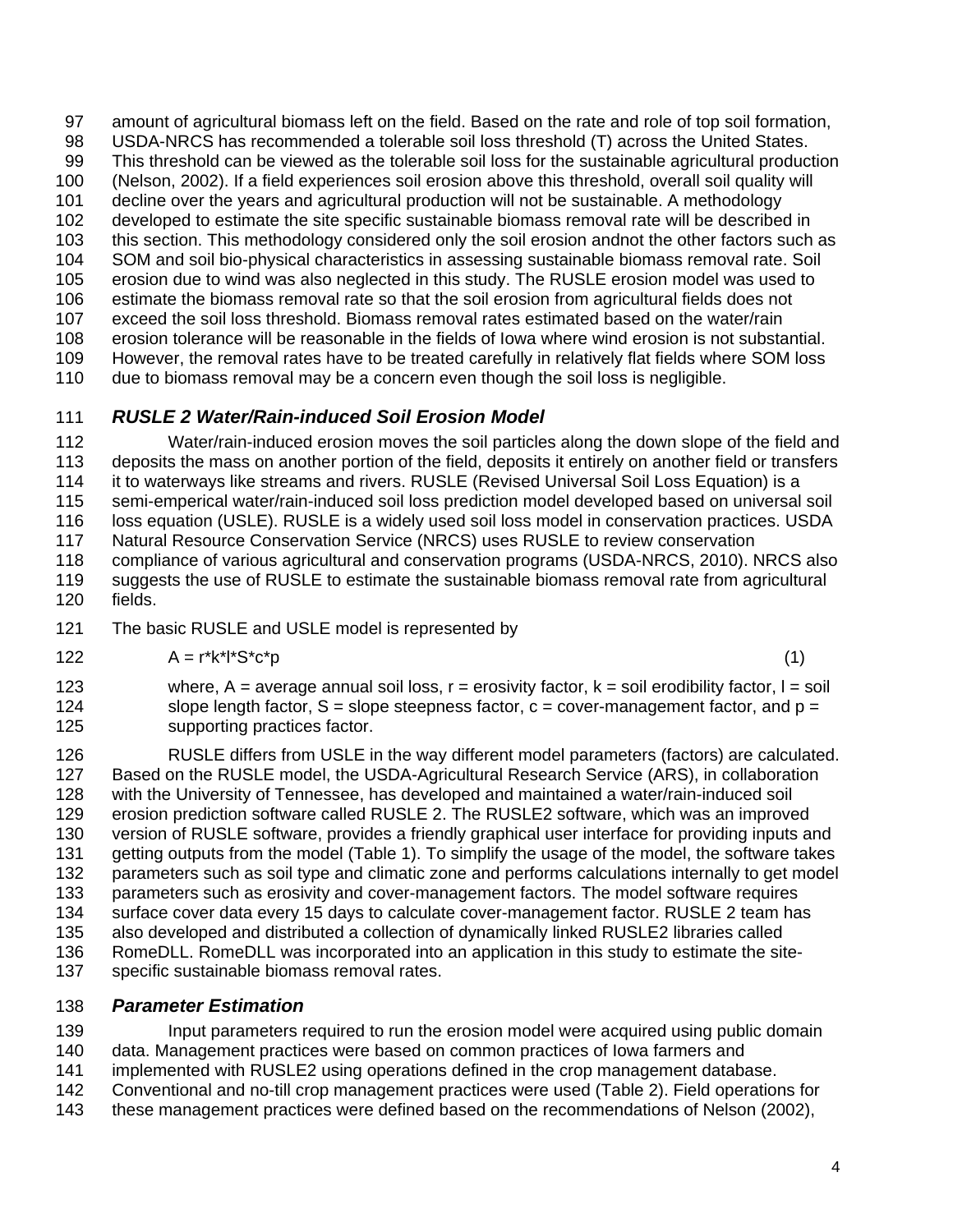- 144 Nelson et al. (2004), Newman et al. (2010), and RUSLE2 crop management templates
- 145 (RUSLE2, 2005). Two types of crop rotations were used, single year corn and two year
- 146 soybean-corn rotations. Because the majority of farmers in the US corn-belt use soybean-corn<br>147 rotation and apply conventional aggressive tillage (Brenner et al., 2002; Sheehan et al., 2002,
- rotation and apply conventional aggressive tillage (Brenner et al., 2002; Sheehan et al., 2002,
- 148 Sheehan et al., 2004), it was important to study the combination of these tillage and rotation
- 149 practices. It was also important to analyze continuous corn rotation with no-till as that is a likely
- 150 future practice to meet the demand of cellulosic biomass.
- 151 Table 1. Important inputs and outputs of the RUSLE2 software.

| Inputs                      | Outputs                  |  |  |
|-----------------------------|--------------------------|--|--|
| <b>Management Practices</b> | Soil Loss                |  |  |
| Soil Data                   | Soil Loss Threshold      |  |  |
| Slope Steepness and Slope   | Surface Residue Cover    |  |  |
| Length                      | <b>Sediment Delivery</b> |  |  |
| Climate Data                |                          |  |  |
| <b>Crop Grain Yield</b>     |                          |  |  |
| <b>Supporting Practices</b> |                          |  |  |

152 Table 2: Field operations for conventional- and no-till management practices. These operations

153 were used in RomeDLL to estimate the soil loss for various combinations of crop rotations and<br>154 field operations at two different fields in Iowa.

field operations at two different fields in Iowa.

|                   |                 | Corn                                             | Soybean         |                                                            |  |  |
|-------------------|-----------------|--------------------------------------------------|-----------------|------------------------------------------------------------|--|--|
|                   | Date<br>(mm/dd) | Operation                                        | Date<br>(mm/dd) | Operation                                                  |  |  |
| 戸<br>Conventional | 04/25           | Plow, moldboard                                  | 05/11           | Plow, moldboard                                            |  |  |
|                   | 05/10           | Cultivator, field 6-12 in sweeps                 | 05/26           | Disk, tandem secondary operation                           |  |  |
|                   | 05/15           | Disk, tandem secondary operation                 | 05/31           | Disk, tandem light finishing                               |  |  |
|                   | 05/17           | Disk, tandem secondary operation                 | 06/03           | Cultivator, field 6-12 in sweeps                           |  |  |
|                   | 05/20           | Planter, double disk opener w/ fluted<br>coulter | 06/05           | Planter, double disk opener w/<br>fluted coulter           |  |  |
|                   | 10/25           | Harvest                                          | 10/30           | Harvest                                                    |  |  |
| No Till           | 05/20           | Planter, double disk opener w/ fluted<br>coulter | 06/05           | Drill or air seeder single disk<br>openers 7-10 in spacing |  |  |
|                   | 10/25           | Harvest                                          | 10/30           | Harvest                                                    |  |  |

155 County level soil databases were distributed with the RUSLE2. RomeDLL used the soil 156 type name to access the database for the required soil type and its attributes. Spatial soil type 157 maps were downloaded in ArcView shapefile format (ESRI Inc, Redlands, CA) from the United 158 States Geological Survey (USGS) and were used to determine the soil type at particular 159 locations (Fig. 1). The vector soil maps were converted into 10 m resolution raster maps to 160 represent soil type identifiers (Soil ID) in gridded form. The soil type ID corresponding to a 161 location of interest was then accessed in the raster map. This soil type ID was used to search 162 the corresponding soil type name in the RUSLE2 database. The soil type name was then used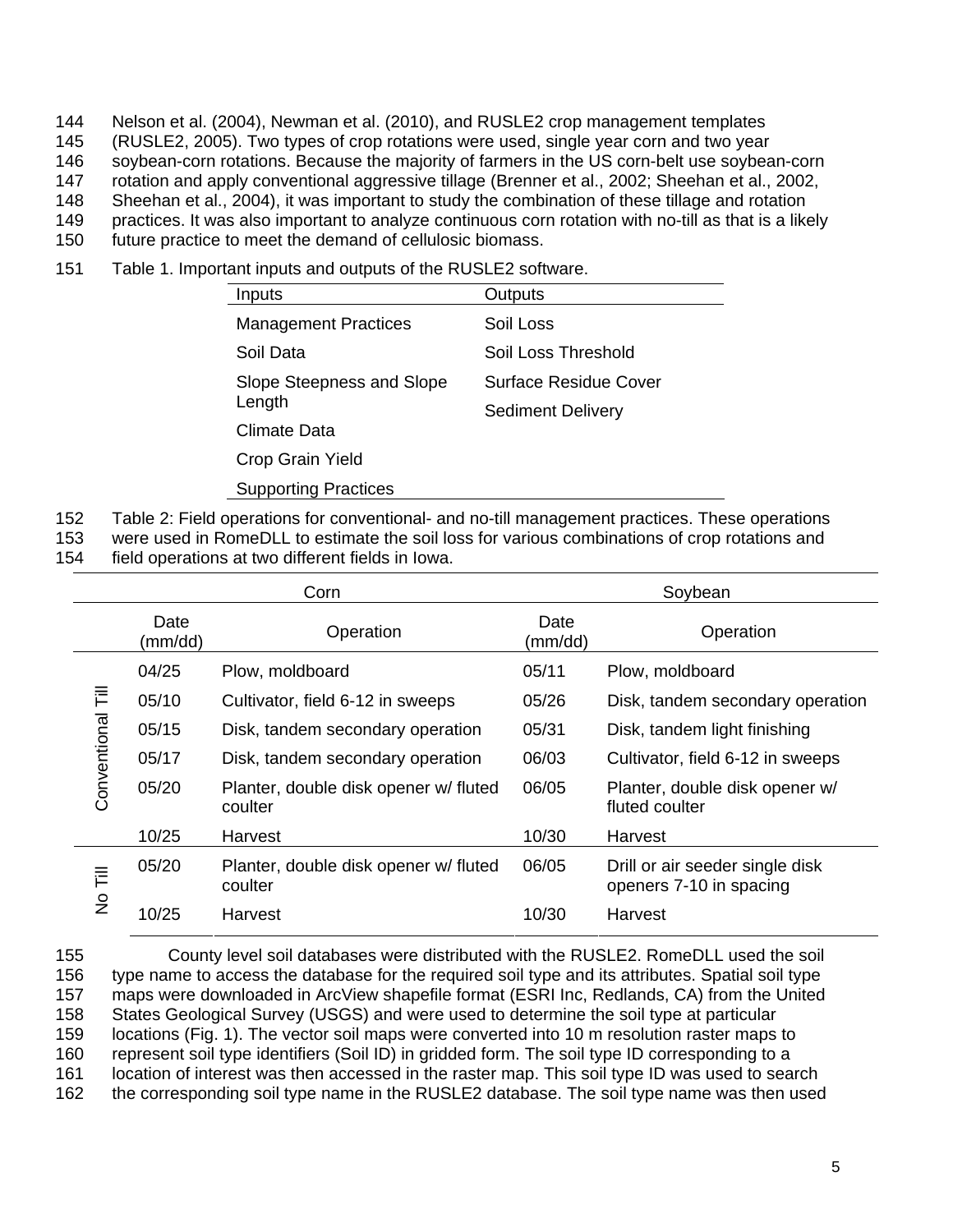163 as an input to the model. Slope steepness and slope length at a location were calculated using 164 a 10 m resolution digital elevation model (DEM) of the field. DEMs for whole United States were

165 acquired through USGS. Slope steepness was calculated as the resultant of the slope in east-

166 west direction and the slope in north-south direction. A program implemented by GRASS GIS

167 software, which was publicly available for download, was modified and used in this study to

168 calculate the slope length parameter.



Soil ID Map (Raster)

169

170 Fig. 1: Determining soil type name at a location using vector soil map, attribute table and 171 soil type name list available in RUSLE2 soil database.

172 Climatic data specific to a county was also retrieved from the databases distributed with

173 the RUSLE2 software and RomeDLL. Crop yield data was also available in the crop

174 management templates available in the RUSLE2 database. To be more realistic, however,

175 county level average yield provided by USDA National Agricultural Statistics Services (USDA-

176 NASS, 2010) was used in this study. The yield value will eventually be acquired using yield

177 monitor when the system is used in single pass grain and biomass harvesting operation. It was

178 assumed the crop rows were parallel to the contour lines in the field. It was also assumed that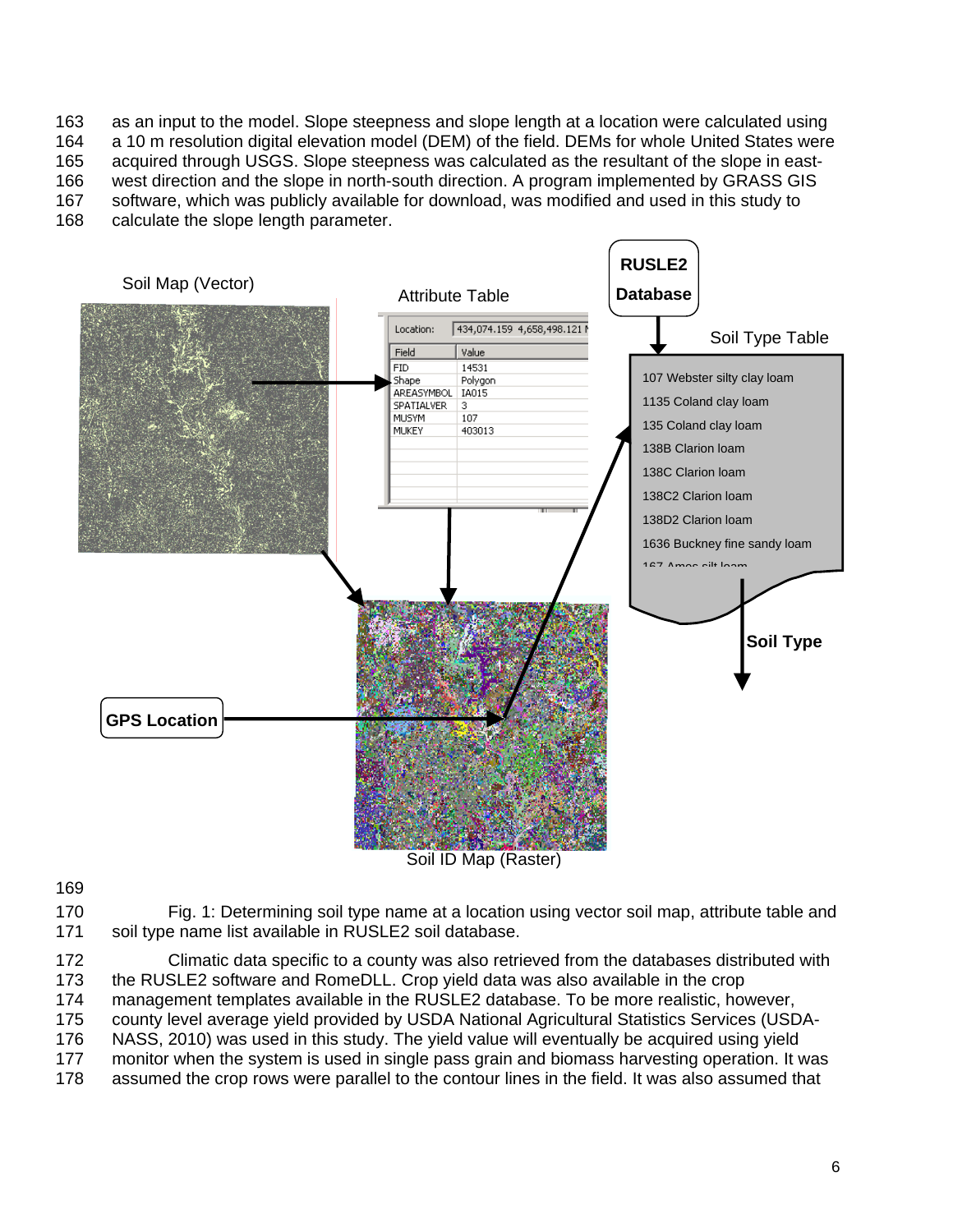179 there were no supporting practices such as strips, barriers, diversion, terrace, sediment basin 180 and subsurface drainage implemented in the field.

### 181 *Calculating Sustainable Biomass Removal Rate*

182 The RUSLE 2 model was used to calculate soil losses in a field with site-specific inputs and 183 specific amount of agricultural residue left in the field (Fig. 2). Because the RUSLE2 database 184 did not include single pass grain and biomass harvesting operations, a combination of harvest 185 types, shredding operations and baling operations were used to vary the amount of biomass 186 removed from the field, thus varying the level of surface cover due to residue. The RUSLE 187 model calculated the soil loss iteratively with different amounts of surface cover in each 188 iteration. The total amount of biomass available in the field was also calculated by RUSLE 189 based on the crop yield data, and the difference between two biomass amounts was calculated 190 as the removal rate. When two removal rates were found, which caused soil losses above and 191 below the soil loss threshold (T), linear interpolation was applied to estimate the biomass 192 removal rate that caused a soil loss equal to the soil loss threshold. Because the removal rate 193 and soil erosion are not related linearly, the linear interpolation may cause some error in 194 estimating biomass removal rates (Nelson, 2002). The iterations were repeated with small 195 increments in biomass removal so that the two bounding points were close to each other, which 196 helped to reduce the error due to the nonlinear relationship. A RomeDLL-based application was 197 developed in Visual C++ (Microsoft Corporation, Redmond, WA) to perform this iterative 198 process of estimating sustainable biomass removal rates.

199 This method of estimating sustainable biomass removal rate was applied to two 200 agricultural fields in the state of Iowa (one in each of Winnebago and Crawford Counties) (Table 201 3, Fig. 3). Two locations were selected in the Winnebago field and four locations were selected 202 in Crawford field with varying slope and soil type. Slope steepness values were 0.1% and 1.1% 203 at the two locations of the Winnebago field and that at the four locations in the Crawford field 204 ranged from 2% to 13%. At each location, combinations of two field operation practices 205 (conventional- and no-till) and two crop rotations (single crop corn and two crop corn-soybean) 206 were considered, which gave a total of 24 different scenarios for biomass removal rate 207 estimation. To estimate the biomass availability in the soybean-corn rotation, it was assumed 208 that no biomass as collected during the soybean harvesting season. The methodology was also 209 used to develop a regularly gridded removal rate map for the western part of the Crawford 210 county field.

211 Table 3: Field boundaries for the two agricultural fields (Winnebago and Crawford Counties, IA) 212 used in the study.

| Field | County    | Corner      | Latitude    | Longitude   |  |
|-------|-----------|-------------|-------------|-------------|--|
|       | Winnebago | South-West  | 43.260503 N | 93.881886 W |  |
|       |           | North-East  | 43.262456   | 93.872101 W |  |
| っ     | Crawford  | South-West  | 41.957432 N | 95.562966 W |  |
|       |           | North -East | 41.964771 N | 95.547173 W |  |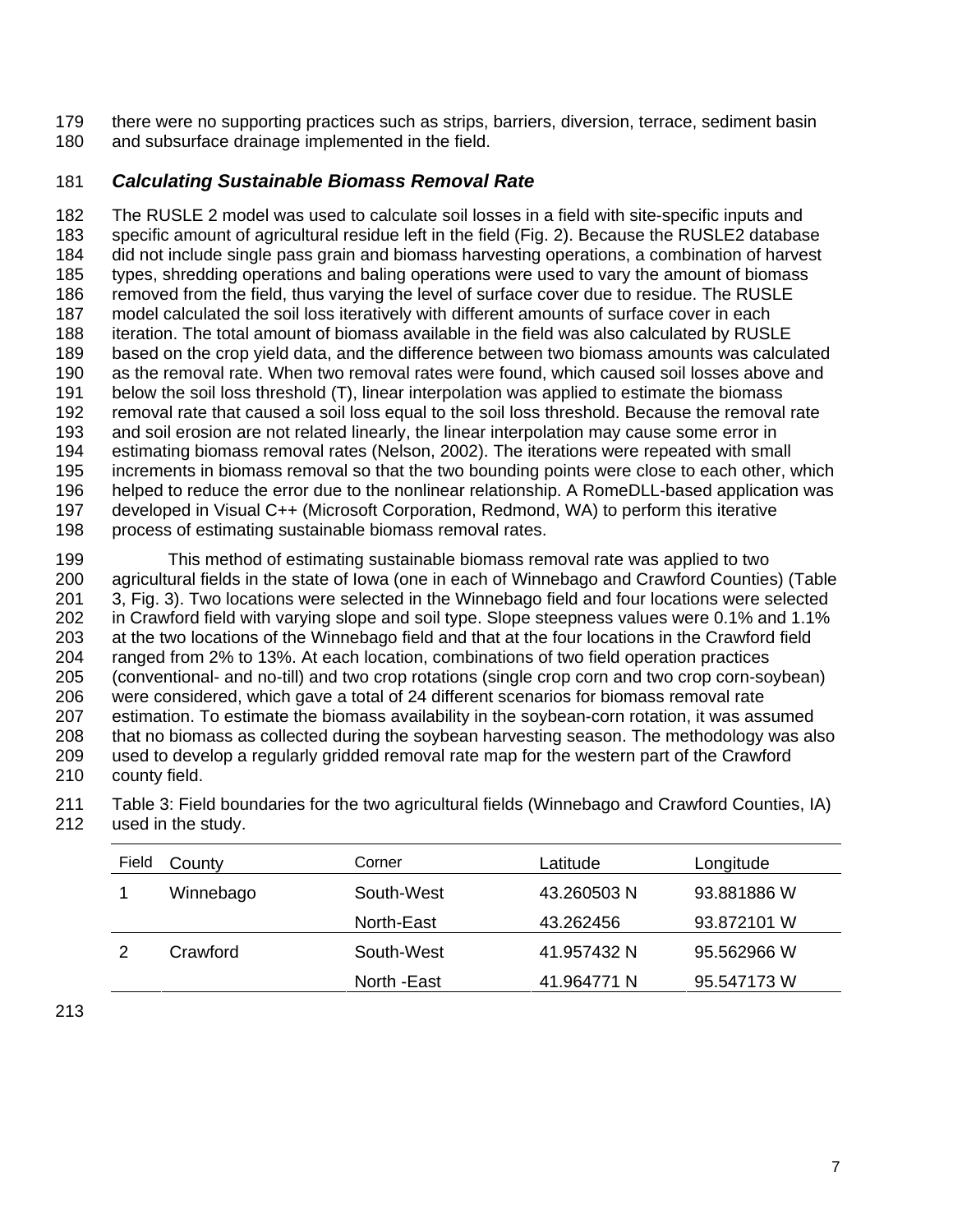



214

215 Fig. 2: Process and data flow chart for optimal biomass removal rate calculation.



217 Fig. 3: Soil survey maps of Winnebago (left) and Crawford (right) agricultural fields downloaded 218 **From USDA Web Soil Survey portal (websoilsurvey.nrcs.usda.gov)**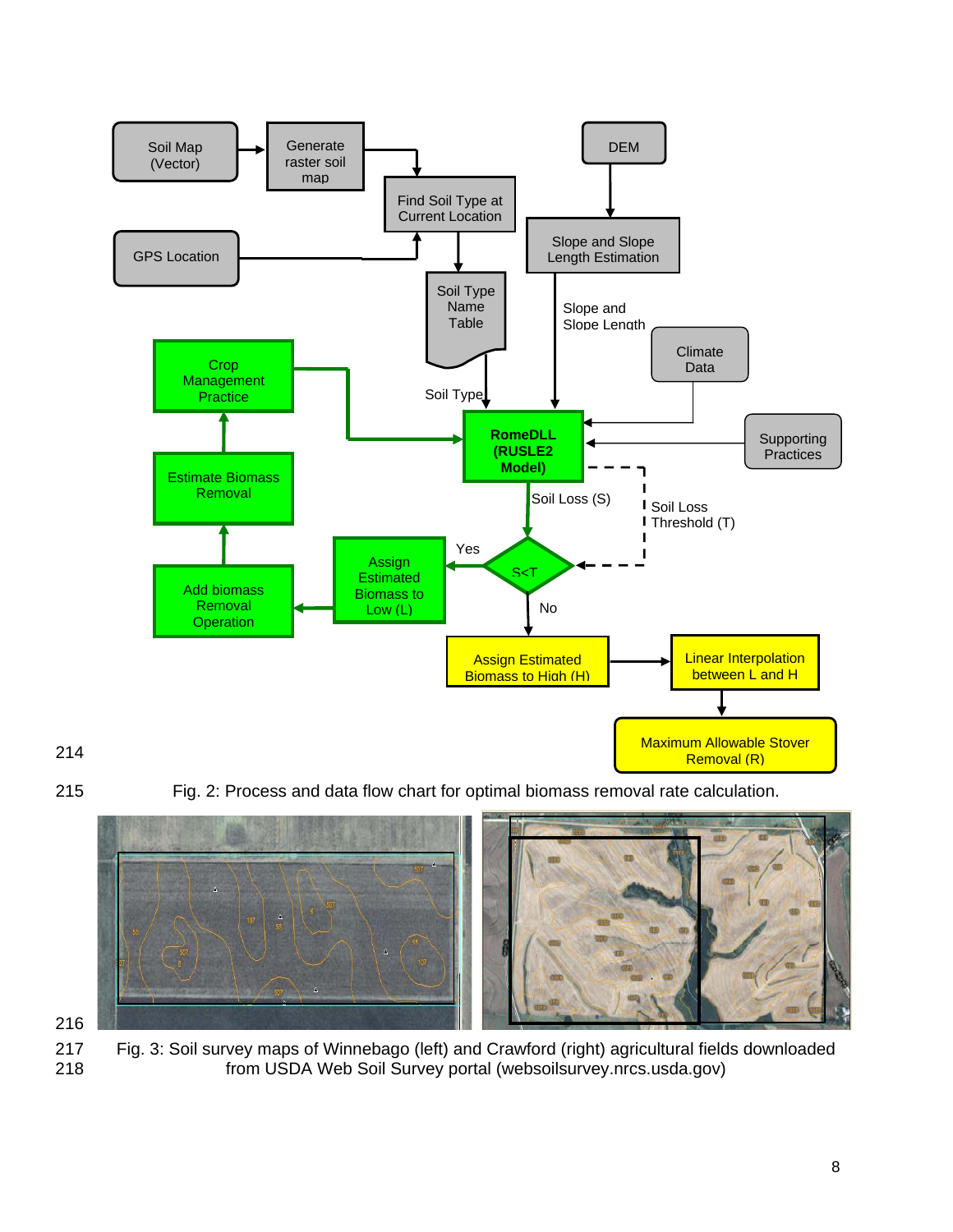## 219 **Results and Discussion**

220 Sustainable agricultural biomass removal rates varied widely over the two agricultural 221 fields in Iowa depending on the crop management practices (tillage and rotation), field 222 topography and soil type (Table 4, Fig. 4). At the two locations in a relatively flat field in 223 Winnebago County, 98% of the 11 Mg/ha (9900 lb/ac) total biomass could be removed with 224 negligible soil loss for both continuous corn and soybean-corn rotations. No changes in biomass 225 removal rates were observed with the changes in tillage practice and soil types between the two 226 locations in this field because the soil loss in the field was always negligible and almost all 227 available biomass was removable. At these locations, the soil type were Nicollet Loam and 228 Canisteo Clay respectively, 2009 county level average corn yield was 11.3 Mg/ha and soybean 229 yield was 3.4 Mg/ha. In estimating this removal rate, however, only the soil erosion tolerance 230 level was considered as a constraint and potential effects in organic matter content and other 231 biophysical properties of the soil due to excessive biomass removal were neglected. These 232 results are in agreement with the results of Newman (2010) in similar field terrains, soil types 233 and management practices. Other studies (e.g. Nelson, 2002; Johnson et al., 2006) have 234 reported removal rates varying from 20% to 70%. However, these studies were based on the 235 county wise average slope steepness values which generally were higher than the slope 236 steepness of this field.

237 At four locations in the rugged Crawford field, the biomass availability decreased 238 substantially as the slope steepness increased from 2.6% to 7.5% and then to 12.6% with the 239 same soil type, tillage practice and crop rotation. At these locations, soil types were Monana Silt 240 Loam (first three locations) and Ida silt loam (last location), 2009 average corn yield was 12.4 241 Mg/ha and soybean yield was 3.6 Mg/ha. At a location with 2.6% slope, 98% biomass was 242 available for removal in both conventional- and no-till practices when farmers were practicing 243 continuous corn rotation. However, no biomass was available for removal at locations with 7.5% 244 and higher slopes when the farmers were using conventional tillage practice. If no-till practices 245 were adapted, the removal rate went as high as 88% for the continuous corn rotation and 77% 246 for the soybean-corn rotation at the location with 7.5% slope steepness. The interaction 247 between tillage practices and biomass removal rates became more apparent with increasing 248 slopes. As the intensity of tillage was reduced from conventional to no-till, the amount of 249 removable biomass increased, which is in agreement with the results from previous studies 250 including Nelson et al. (2004) and Wilson et al. (2004). At two locations with similar slope 251 steepness values, the biomass removal rate differed from one soil type to the other. For a no-till 252 continuous corn management practice, the removable rate was 70% at a location with Monona 253 silt loam and 12.6% slope steepness whereas the same was 74% at another location with Ida 254 silt loam and similar slope steepness.

255 A lower level of sustainable biomass availability for the conventional tillage practices was 256 expected as the soil erosion will be more prevalent in the tilled soil and additional surface cover 257 is required to keep the soil loss below the tolerance level. No-till cropping practices with 258 increased area of continuous corn production will be essential to increase the availability of 259 removable biomass. Lower levels of sustainable removal rates in steep slopes were also 260 expected. In sloped terrain, higher level of agricultural residue is required to minimize the soil 261 erosion, which will leave very little to remove from the field. Generally, the actual yield in the 262 sloped area will be lower than the county level average yield used in this study. This 263 discrepancy may lead to even less availability of removable biomass during actual field 264 operations. On the other hand, the single pass biomass removal operation was mimicked using 265 conventional multi-pass operations as the single-pass harvesting operation was not included in 266 the RUSLE2 database. This mimicking may cause underestimation of the biomass removal 267 rates as additional field operations considered in the soil loss calculation will not be there in the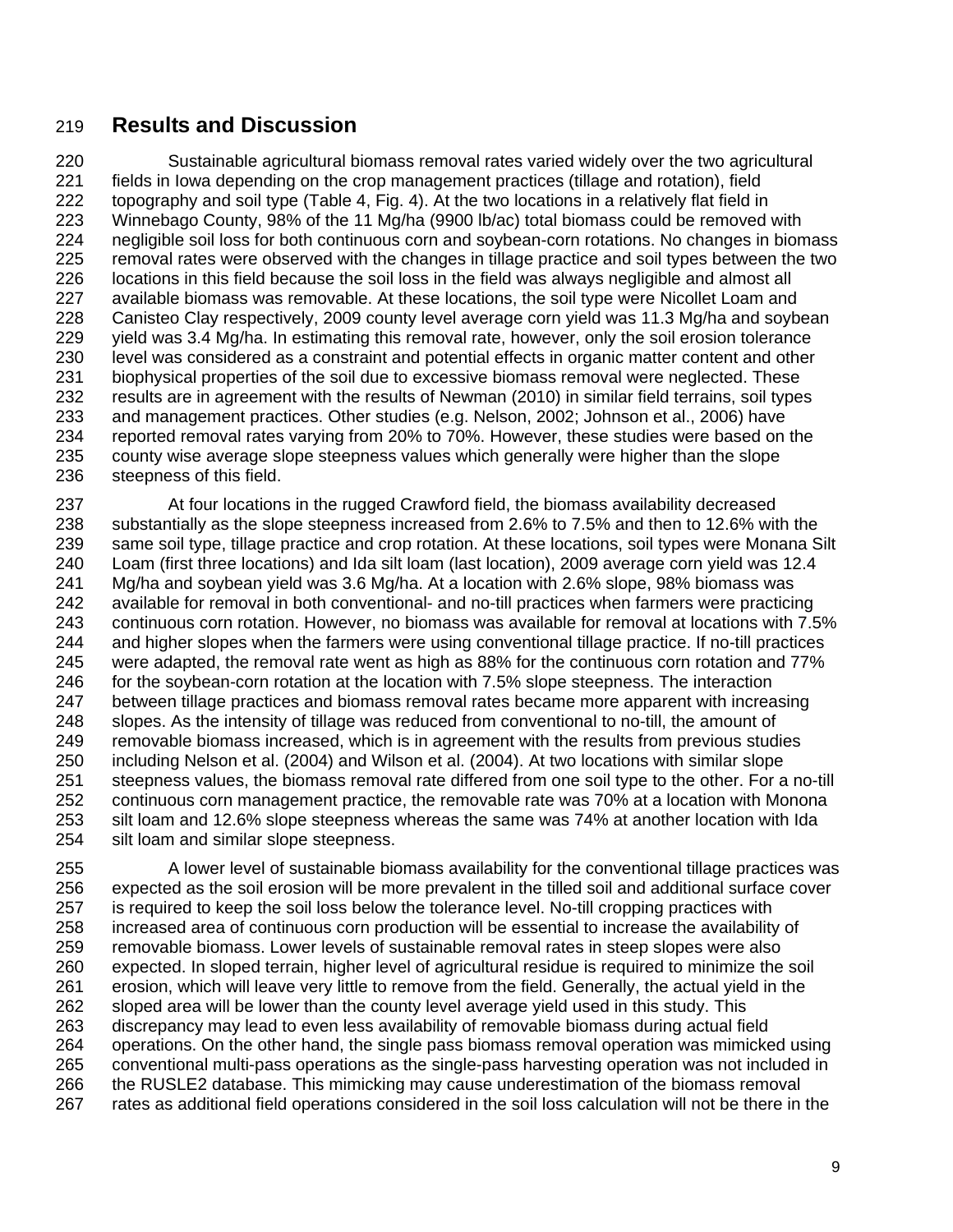268 actual single-pass harvesting operation. The discrepancy will favor the sustainability and soil 269 tilth, though it may not be substantial. In this work, it was assumed that no supporting practices

270 were used in the field. If the farmers built supporting structures such as barriers and diversions,<br>271 the water/rain-induced soil erosion will decrease and the availability of removable biomass will the water/rain-induced soil erosion will decrease and the availability of removable biomass will

272 likely increase.

273 Table 4: Sustainable biomass removal rates at six different locations in two agricultural fields 274 (Winnebago and Crawford Counties) in the state of Iowa.

| Field          | County    | Loc.                | Lat/Lon                   | Soil Type                       | Slope<br>(% ) | Crop<br>Rotation | Yield*<br>(Mg/ha) | Tillage | Biomass (Mg/ha) |                       |
|----------------|-----------|---------------------|---------------------------|---------------------------------|---------------|------------------|-------------------|---------|-----------------|-----------------------|
|                |           |                     |                           |                                 |               |                  |                   |         | Available       | Removable $(\%)^{\#}$ |
| $\mathbf{1}$   | Winnebago | $\mathbf{1}$        | 3.261706 /<br>-93.873024  | $55 -$<br>Nicollet<br>Loam      | 00.1          | Corn             | 11.3              | Conv.   | 11.1            | 10.9 (98%)            |
|                |           |                     |                           |                                 |               |                  |                   | No-till | 11.1            | 10.9 (98%)            |
|                |           |                     |                           |                                 |               | Soybean          | 3.4/<br>11.3      | Conv.   | 11.1            | 10.9 (98%)            |
|                |           |                     |                           |                                 |               | /Corn            |                   | No-till | 11.1            | 10.9 (98%)            |
|                |           | $\overline{2}$      | 43.262206/<br>-93.872509  | 507-<br>Canisteo<br>Clay        | 01.1          | Corn             | 11.3              | Conv.   | 11.1            | 10.9 (98%)            |
|                |           |                     |                           |                                 |               |                  |                   | No-till | 11.1            | 10.9 (98%)            |
|                |           |                     |                           |                                 |               | Soybean          | 3.4/<br>11.3      | Conv.   | 11.1            | 10.9 (98%)            |
|                |           |                     |                           |                                 |               | /Corn            |                   | No-till | 11.1            | 10.9 (98%)            |
| $\overline{2}$ | Crawford  | $\mathbf{1}$        | 41.961772/<br>-95.562108  | 10B2-<br>Monona<br>Silt Loam    | 02.6          | Corn             | 12.4              | Conv.   | 12.3            | 12.1(98%)             |
|                |           |                     |                           |                                 |               |                  |                   | No-till | 12.3            | 12.1 (98%)            |
|                |           |                     |                           |                                 |               | Soybean<br>/Corn | 3.6/<br>12.4      | Conv.   | 12.3            | 12.1 (98%)            |
|                |           |                     |                           |                                 |               |                  |                   | No-till | 12.3            | 12.1 (98%)            |
|                |           | $\overline{2}$      | 41.964085/<br>$-5.560799$ | 10C2-<br>Monona<br>Silt Loam    | 07.5          | Corn             | 12.4              | Conv.   | 12.3            | $\pmb{0}$             |
|                |           |                     |                           |                                 |               |                  |                   | No-till | 12.3            | 10.8(88%)             |
|                |           |                     |                           |                                 |               | Soybean<br>/Corn | 3.6/<br>12.4      | Conv.   | 12.3            | $\pmb{0}$             |
|                |           |                     |                           |                                 |               |                  |                   | No-till | 12.3            | 9.6 (77%)             |
|                |           | 3<br>$\overline{4}$ | 41.958852/<br>-95.560777  | $10E3 -$<br>Monona<br>Silt Loam | 12.6          | Corn             | 12.4              | Conv.   | 12.3            | $\pmb{0}$             |
|                |           |                     |                           |                                 |               |                  |                   | No-till | 12.3            | 8.6 (70%)             |
|                |           |                     |                           |                                 |               | Soybean<br>/Corn | 3.6/<br>12.4      | Conv.   | 12.3            | $\mathbf 0$           |
|                |           |                     |                           |                                 |               |                  |                   | No-till | 12.3            | 7.0 (56%)             |
|                |           |                     | 41.960320/<br>-95.552065  | 1E3-Ida<br>Silt Loam            | 12.8          | Corn             | 12.4              | Conv.   | 12.3            | $\pmb{0}$             |
|                |           |                     |                           |                                 |               |                  |                   | No-till | 12.3            | 9.2(74%)              |
|                |           |                     |                           |                                 |               | Soybean<br>/Corn | 3.6/              | Conv.   | 12.3            | $\pmb{0}$             |
|                |           |                     |                           |                                 |               |                  | 12.4              | No-till | 12.3            | 8.4 (68%)             |

275 *\*Yield data was acquired from the USDA online resource (USDA-NASS 2010).* 

*#* 276 *Only water/soil induced erosion was considered in the removable rate estimation* 

277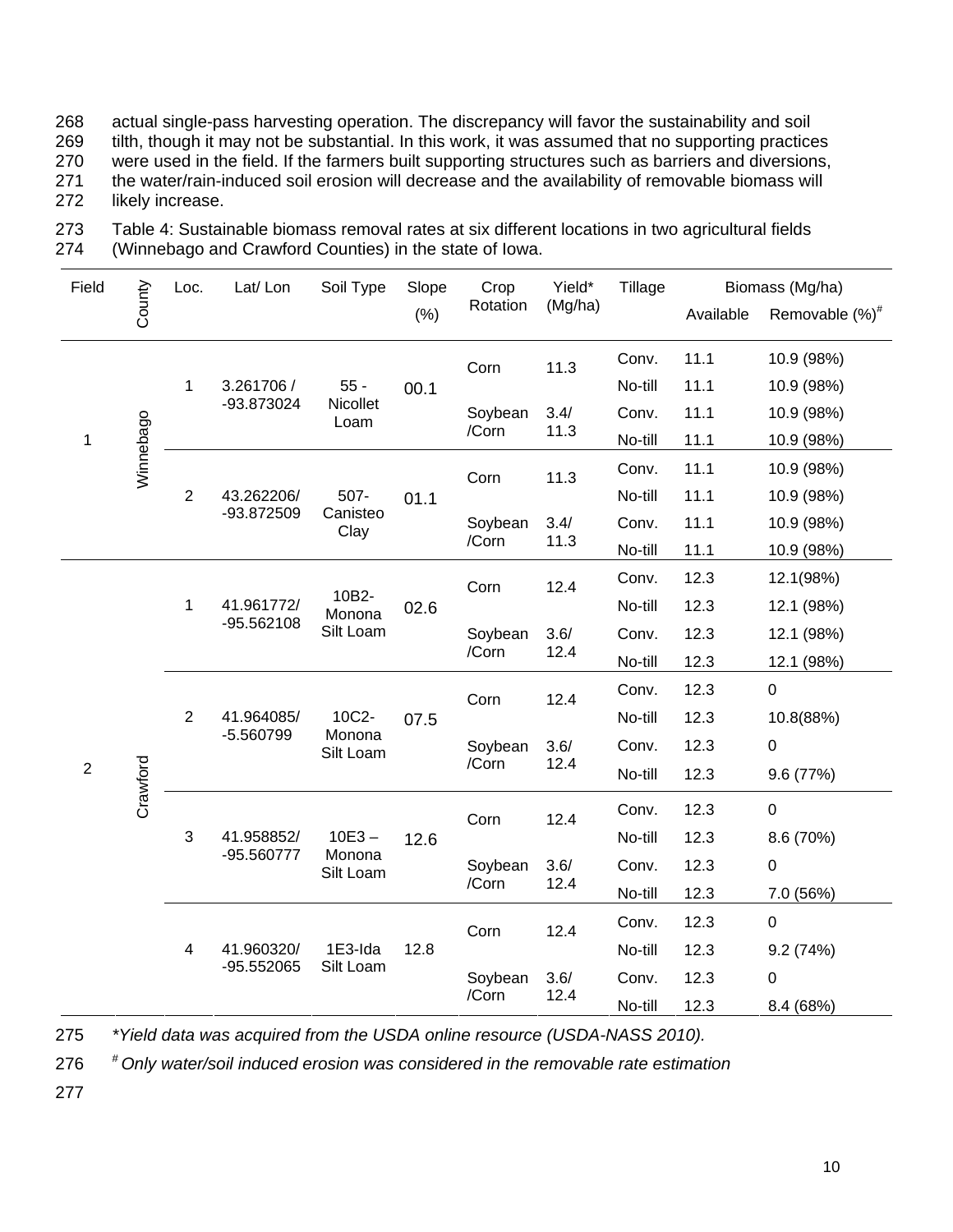278 Site specific sustainable removal rates (Mg/ha) were also calculated in regular grids to 279 create a removal rate map for part of the Crawford county field (Fig. 4a). The map was 280 developed for the continuous corn conventional-till management practice with 35m spatial 281 resolution. The sustainable removal rate varied from 0 to 12 Mg/ha over the field. This variation 282 in the removable rates was cause by the changing field terrain in conjunction with the changing 283 soil type. The field slope varied from 0 to approximately 25% and the average slope length used 284 was 45 m. The removal rate was relatively higher in the north-west region where the field was 285 relatively planer and the soil was less erodible. No or very small amount of biomass was 286 available in the east-central and south-east areas of the field. This result was expected as the 287 area was characterized by very high slope and highly erodible Monona/Ida Silt Loam soil type. 288 The linear pattern of the pixels in the north-east area with higher removal rates was formed over 289 the ridge line of the field terrain with very small slope steepness. The histogram showed that 290 about 45% field area had no or negligible quantity of removable biomass and about 3% area 291 had 11 Mg/ha to 12 Mg/ha biomass removal rate.





298 These results indicated that there was a substantial variability in biomass removal rates 299 within an agricultural field and a site-specific variable rate biomass collection system is essential 300 to develop sustainable biomass feedstock supply system. In the variable rate single-pass crop 301 grain and biomass harvesting system, these site-specific sustainable removal rates will be 302 estimated during the field operations and provided as a recommended rate to the operators. 303 Depending on the willingness of the farmers, capacity of the harvesting and collection 304 equipments, and market and weather conditions, only a certain percentage of the recommended 305 rate may be collected.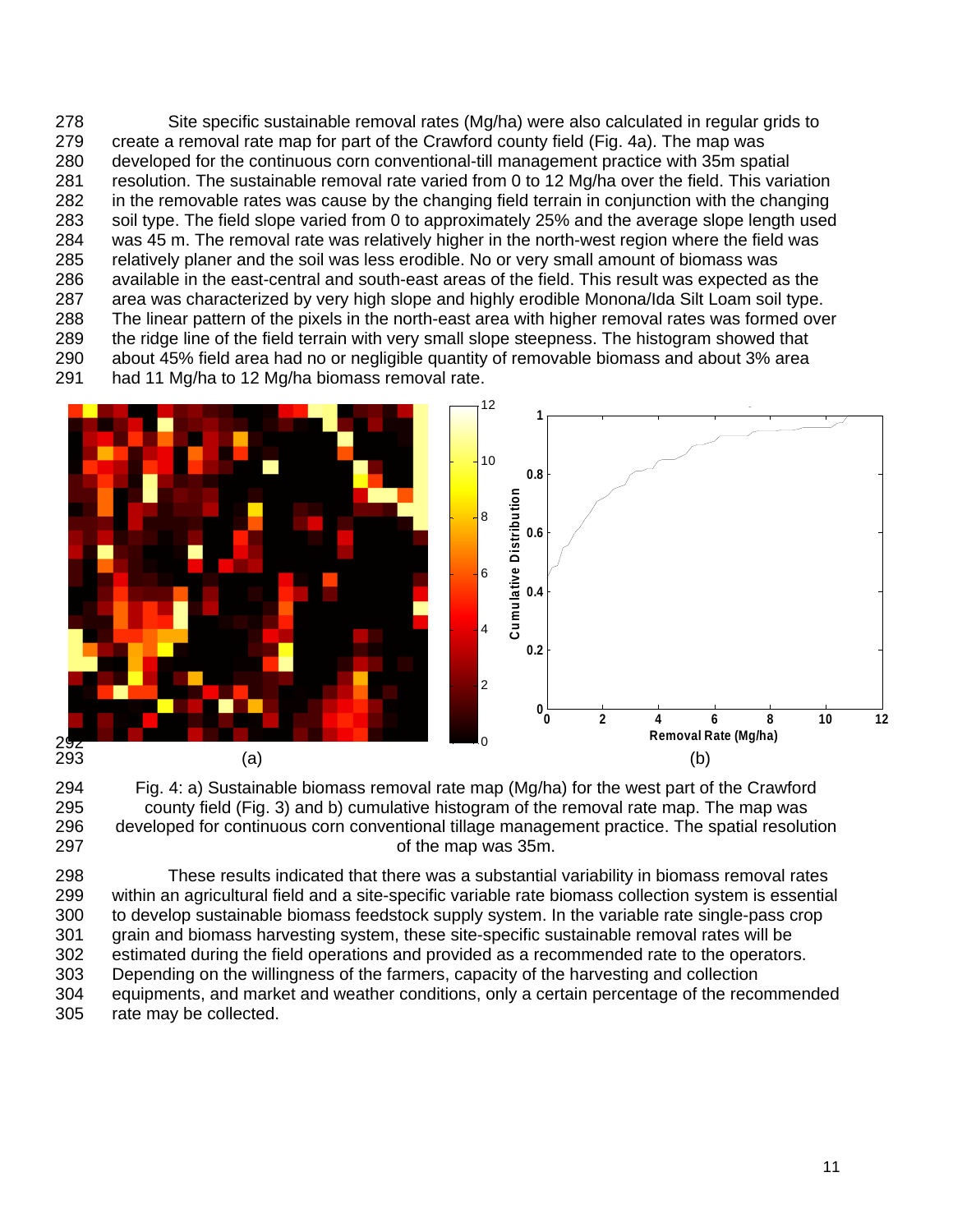## 306 **Conclusions**

307 A methodology was developed for the site-specific estimation of the sustainable 308 agricultural biomass removal rates for single pass crop grain and biomass harvesting system. 309 The methodology was used to estimate biomass removal rates in two different agricultural fields 310 in the state of Iowa. It can be concluded from this study that the sustainable removal rates vary 311 substantially over different locations in a field depending on the field terrain, crop management 312 practices and soil types. At a location in a field in Winnepego county, Iowa with ~1% slope 313 steepness and conventional tillage practice, up to 98% of 11 Mg/ha total corn stover was 314 available for collection with negligible soil loss. The study, however, has considered only the soil 315 erosion tolerance level and has neglected the potential effects in organic matter content and 316 other biophysical properties of the soil due to excessive biomass removal. In contrast, there was 317 no stover available for collection at a location in Crawford County, Iowa field with a 12.6% slope 318 steepness and conventional tillage practice. If no-till crop practice was adapted, up to 70% 319 biomass could be collected from the same location. In case of soybean-corn rotation with no-till 320 practices, about 98% biomass was available for removal at the locations with small slope 321 steepness values in Winnebago field, whereas about 56% biomass was available at a location 322 in Crawford field with 12.6% slope steepness. The removal rate map developed in this study 323 also showed a substantial variation in sustainable biomass removal rates over an agricultural 324 field, which showed the importance of the site specific removal rate estimation. The sustainable 325 removal rates estimated in this work will be provided as a recommended value for the farmers to 326 set a biomass removal level during the single pass crop grain and biomass harvesting 327 operation. This type of site-specific biomass removal rate estimation is necessary to achieve<br>328 field level sustainability in agricultural biomass production and collection system. field level sustainability in agricultural biomass production and collection system.

### 329 *Acknowledgements*

330 The authors would like to thank Deere and Co. for their technical and financial support.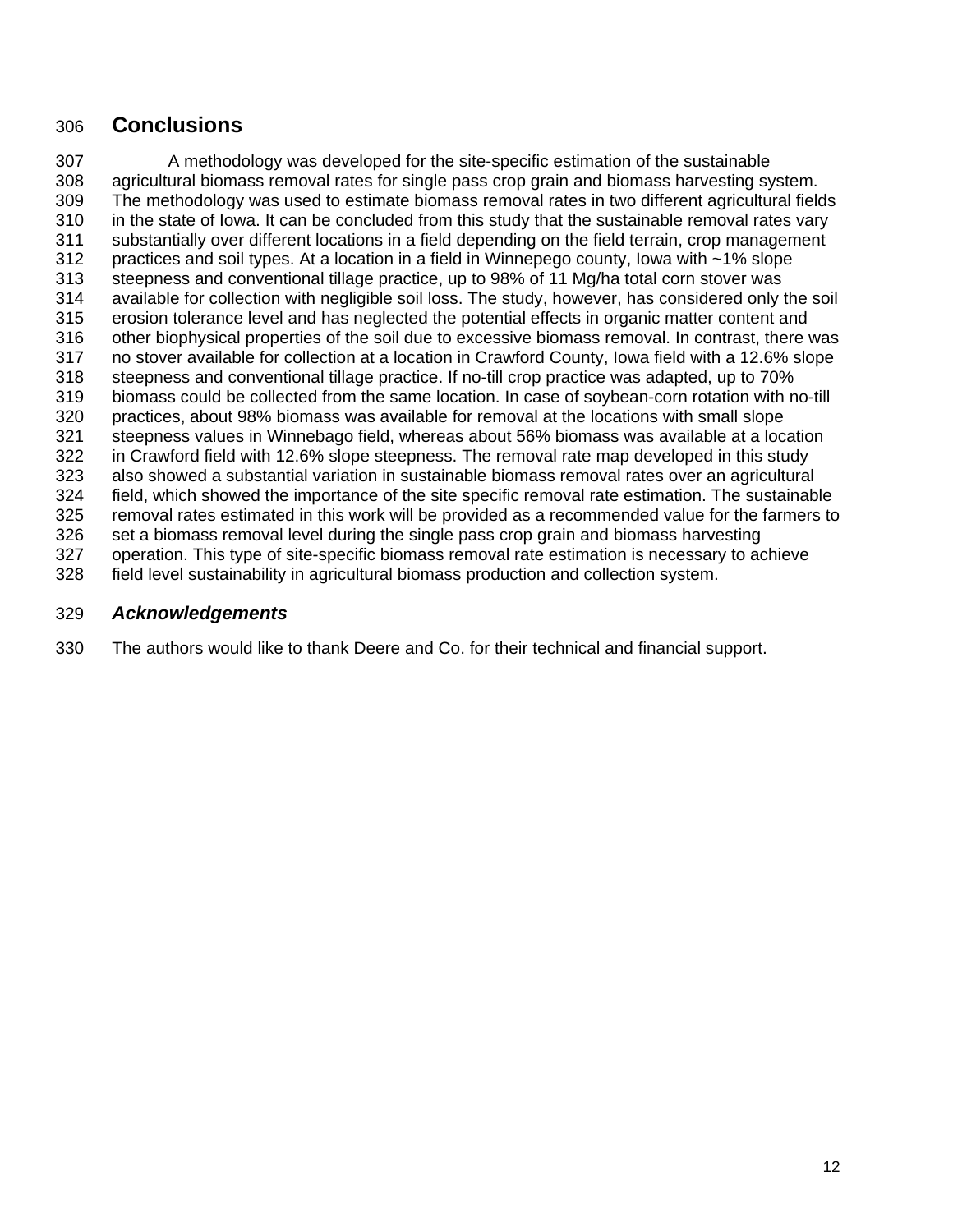## 331 **References**

- 332 Allmaras, R. R., H. H. Schomberg, C. L. Douglas, Jr., and T. H. Dao. 2000. Soil organic carbon 333 sequestration potential of adopting conservation tillage in US croplands. Journal of Soil 334 Water Conservation. 55: 356-373.
- 335 Andrews, S. S. 2006. White Paper: Crop Residue Removal fro Biomass Energy Production: 336 Effects on Soils and Recommendations. Natural Resources Conservation Service, 337 USDA, Washington, D.C.
- 338 Benoit, G.R., and M. J. Lindstrom. 1987. Interpreting tillage-residue management effects. 339 Journal of Soil and Water Conservation, March-April: 87-90.
- 340 Blanco-Canqui, H. 2010. Energy crops and their implications on soil and environment. 341 Agronomy Journal. 102(2):403-419.
- 342 Blanco-Conqui, H., and R. Lal. 2009. Corn stover removal for expanded uses reduces soil 343 fertility and structural stability. Soil Science Society of America Journal, 73(2): 418-426.
- 344 Brenner, J., K. Paustian, C. Blulin, K. Killian, J. Cipra, B. Dudek, S. Wilhanas, and T Kautza.<br>345 2002. Analysis and reporting of carbon sequestration and green-house gases for 2002. Analvsis and reporting of carbon sequestration and green-house gases for 346 conservation districts in Iowa. In Agriculture Practices and Policies for Carbon 347 Sequestration in Soil. ed. J. M. Kinible, R. Lal, and R. F. Follett, 127-140.
- 348 Dick, W. A., R. L. Blevins, W. W. Frye, S. E. Peters, D. R. Christenson, F. J. Pierce, and M. L. 349 Vitosh. 1998. Impacts of agricultural management practices on C sequestration in forest-350 derived soils of the eastern corn belt. Soil Tillage Research, 47:235–244.
- 351 DiPardo, J. 2000. Outlook for biomass ethanol production and demand. Energy Information 352 Administration, Washington, DC. Available at 353 http://tonto.eia.doe.gov/ftproot/features/biomass.pdf. Accessed April 23, 2010.
- 354 Glassner, D., J. Hettenhaus, and T. Schechinger. 1999. Corn stover potential: Recasting the 355 corn sweetener industry. In: J. Janick (ed.), Perspectives on new crops and new uses. 356 ASHS Press, Alexandria, VA.
- 357 Hargrove, W.L. 1991. Crop residue management in the Southeast. Crop Residue Management 358 for Conservation, Lexington, KY, Soil and Water Conservation Society.
- 359 Hettenhaus, J. R., R. Wooley, and A. Wiselogel. 2000. Biomass commercialization prospects in<br>360 the next 2 to 5 vears: Biomass colloguies 2000. National Renewable Energy Laboratory. the next 2 to 5 years: Biomass colloquies 2000. National Renewable Energy Laboratory, 361 Golden, CO, NREL/ACO-9-29-039-01. Available at: 362 http://www.nrel.gov/docs/fy01osti/28886.pdf. Accessed April 23, 2010.
- 363 Johnson, F. J. M., R. R. Allmaras, and D. C. Reicosky. 2006. Estimating source carbon from 364 crop residues, roots and rhizodeposits using the national grain-yield database. 365 Agronomy Journal. 98:622-638.
- 366 Karlen, D. L., N. C. Wollenhaupt, D. C. Erbach, E. C. Berry, J. B. Swan, N. S. Eash, and J. L. 367 Jordahl. 1994. Crop residue effects on soil quality following 10-years of no-till corn. Soil 368 Tillage Research. 31: 149–167.
- 369 Linden, D. R., C. E. Clapp, and R. H. Dowdy. 2000. Long-term corn grain and stover yields as a 370 function of tillage and residue removal in east central Minnesota. Soil Tillage Research, 371 56:167–174.
- 372 Lindstrom, M. J. 1986. Effects of residue harvesting on water runoff, soil erosion and nutrient 373 loss. Agriculture, Ecosystems and Environment, 16: 103-112.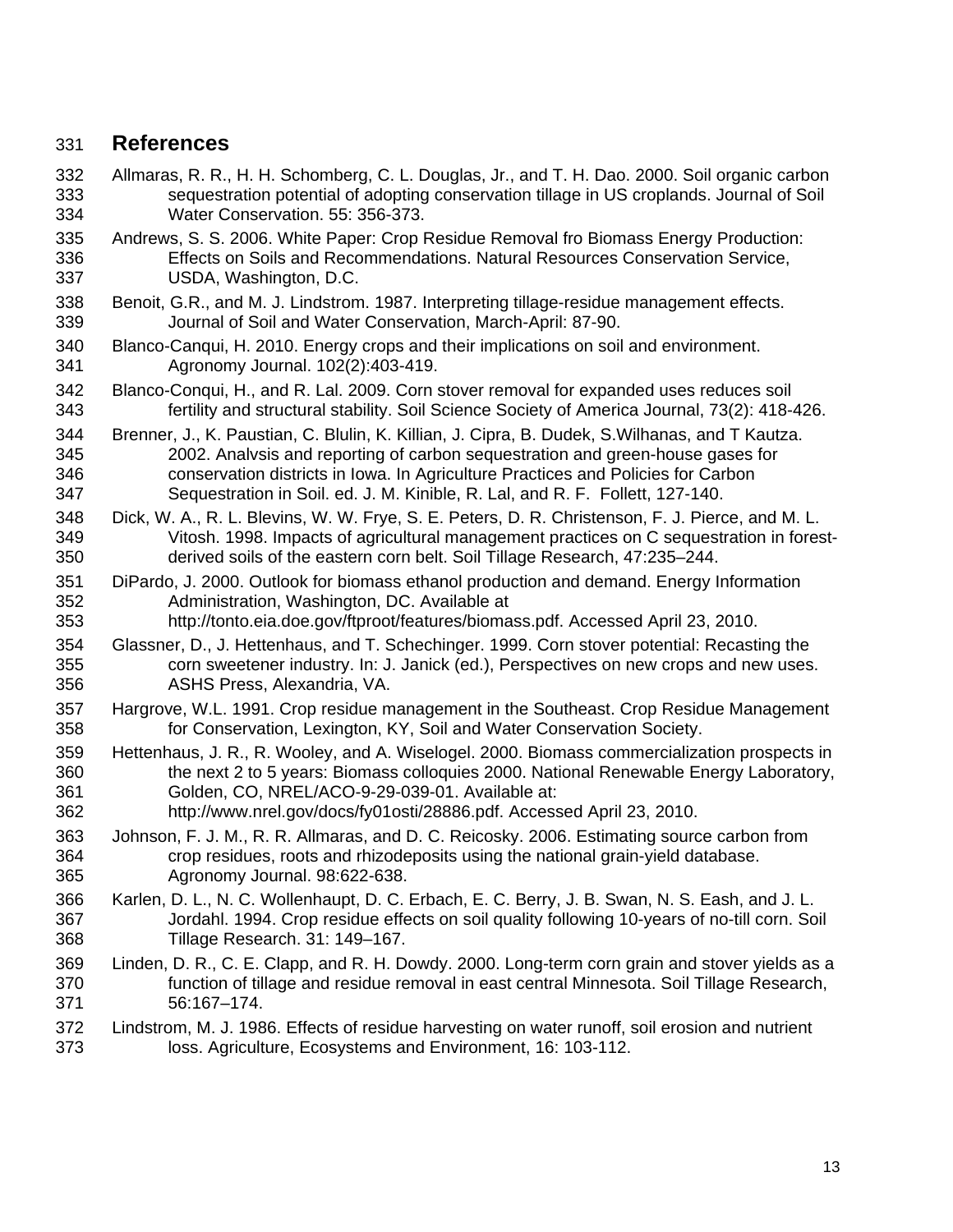- 374 McAloon, A., F. Taylor, W. Yee, K. Ibsen, and R. Wooley. 2000. Determining the cost of 375 producing ethanol from corn starch and lignocellulosic feedstocks. National Renewable 376 Energy Laboratory, Golden, CO.
- 377 Nelson, R. G. 2002. Resource assessment and removal analysis for corn stover and wheat 378 straw in the Eastern and Midwestern United States-rainfall and wind-induced soil erosion 379 methodology. Biomass and Bioenergy. 22:349-363.
- 380 Nelson, R. G., M. Walsh, J. J. Sheehan, and R. Graham. 2004. Methodology for estimating 381 removable quantities for agricultural residues for bioenergy and bioproducts use. Applied 382 Biochemistry and Biotechnology. 113-116: 13-26.
- 383 Newman, J. K., A. L. Kaleita, and J. Laflen. 2010. Soil erosion hazard maps for corn stover 384 management using NRI data and WEPP. Journal of Soil and Water Conservation (in press).
- 386 Perlac, R. D., L. L. Wright, A. F. Turhollow, R. L. Graham, B. J. Stokes, D. C. Erbach. 2005. 387 Biomass as feedstock for a bioenergy and bioproducts industry: The technical feasibility 388 of a billion-tin annual supply. Oak Ridge National Laboratory, Oak Ridge, TN.
- 389 Potter, K. N., H. A. Torbert, O. R. Jones, J. E. Matocha, J. E. Morrison, Jr. and P. W. Unger. 390 1998. Distribution and amount of soil organic C in long-term management systems in 391 Texas. Soil and Tillage Research, 47: 309-321.
- 392 Reicosky, D. C., W. D. Kemper, G. W. Langdale, C. L. Douglas Jr., and P. E. Rasmussen. 393 1995. Soil organic matter changes resulting from tillage and biomass production. Journal 394 of Soil and Water Conservation May-June: 253-261.
- 395 RUSLE2. 2003. RUSLE2 User's Guide. Ver. 2.: USDA Agricultural Research Service, 396 Washington, D.C.
- 397 Sheehan, J., A. Aden, C. Riley, K. Paustian, K. Killian, J. Brenner, D. Lightle, R. Nelson, M. 398 Walsh, and J. Cushman. 2002 . Is ethanol from corn stover sustainable? Adventures in 399 cyber-farming. December 23, 2002.
- 400 Sheehan, J, A. Aden, K. Paustian, K. Killian, J. Brenner, M. Walsh, and R. Nelson. 2004. 401 Energy and environmental aspects of using corn stover for fuel ethanol. Journal of 402 Industrial Ecology, 7(3-4): 117-146.
- 403 Swan, J. B., E. C. Schneider, J. F. Moncrief, W. H. Paulson, and A. E. Peterson. 1987. 404 Estimating corn growth, yeild, and grain moisture from air growing degree days and 405 residue cover. Agronomy Journal, 79: 53-60.
- 406 USDA-NRCS. 2010. NRCS manual for conducting compliance reviews. USDA. Washington, 407 D.C.: Natural Resources Conservation Service. Available at 408 http://directives.sc.egov.usda.gov/ViewRollUp.aspx?hid=17200&sf=1. Accessed 19 May,
- 409 2010.
- 410 USDA-NASS. 2010. NASS-Iowa corn and soybean production reports and statistics: 2000- 411 2009. National Agricultural Statistics Database. Washington, D.C.: USDA National 412 Agricultural Statistics Service. Available at:
- 413 http://www.nass.usda.gov/Statistics\_by\_State/Iowa/index.asp. Accessed 21 April 2010.
- 414 USDOE. 2007. Alternative fuel transportation program; replacement fuel goal modification. Fed. 415 Regist. 72(50): Rules and Regulations. US Department of Energy, Washington, D.C.: 416 Office of Energy Efficiency and Alternative Energy.

#### 417 Wilhelm, W. W., J. M. F. Johnson, J. L. Hatfield, W. B. Voorhees, and D. R. Linden. 2004. Crop 418 and soil productivity response to corn residue removal: A literature review. Agronomy 419 Journal. 96(1): 1-17.